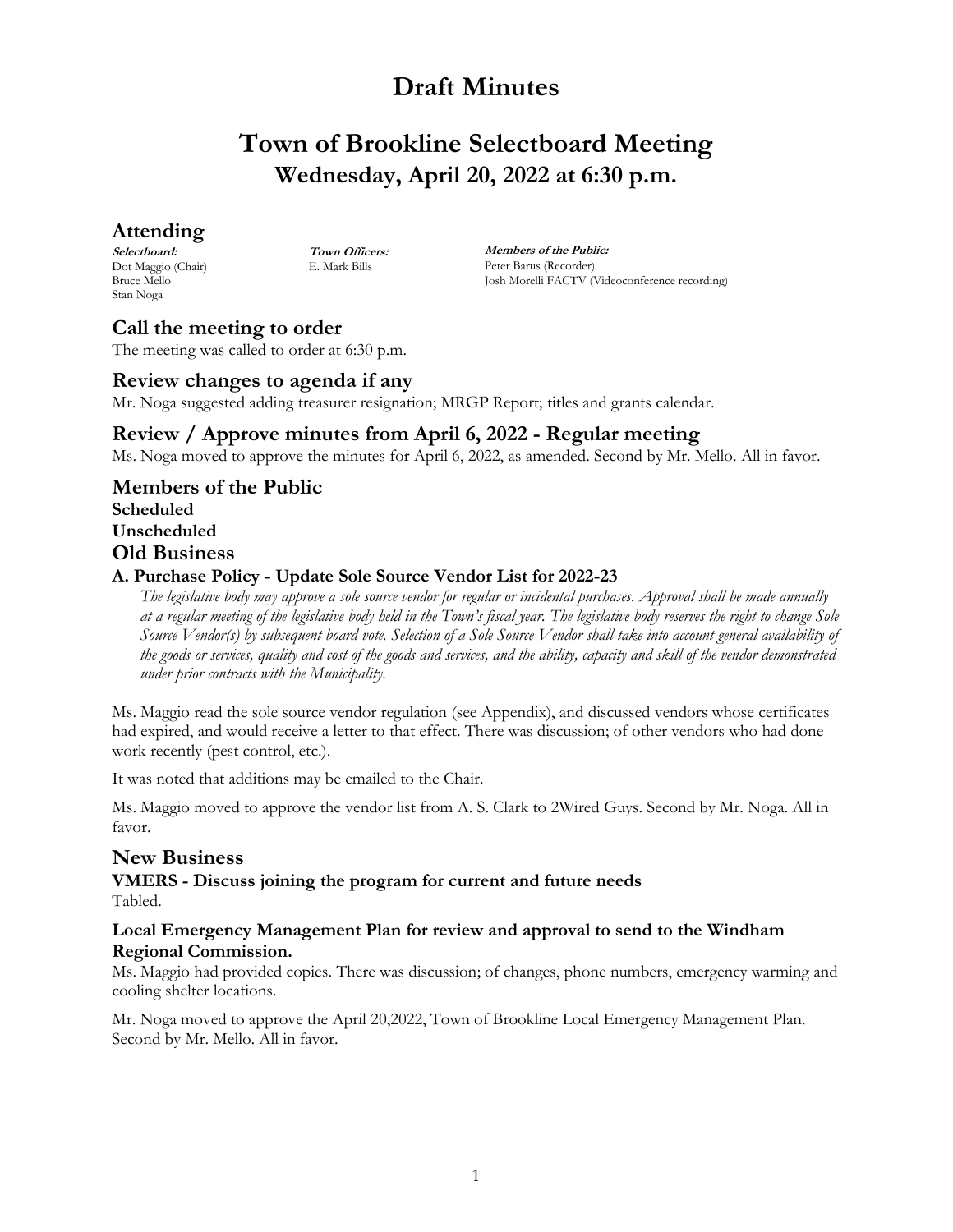# **Town of Brookline Selectboard Meeting Wednesday, April 20, 2022 at 6:30 p.m.**

### **Adopt State Roads and Bridge Standards and execute Compliance Certificate.**

Mr. Noga had completed the document and discussed questions, about hydrologically connected and nonhydrologically connected road segments, and state standards. Mr. Bills offered further research, noting that even trails were expected to meet a standard. Mr. Noga circulated the completed document for members' perusal.

Mr. Noga moved to accept and sign the Vermont Town Road and Bridge Standards for the Municipality of Brookline. Second by Mr. Mello.

The members signed the document.

On the Motion, all in favor.

Mr. Noga moved to execute the Certificate of Compliance with the VTRBS Inventory. Second by Ms. Maggio.

The members signed the Certificate of Compliance.

On the Motion, all in favor.

Mr. Noga noted that increasing state and federal funding by 10% amounted to a 10% discount on state highway grants.

Mr. Noga will send the documents to the appropriate agency.

#### **Discuss Status of Class 2 and bridgework report**

Mr. Noga had emailed Mr. Clark and Mr. Bills about the report, due each May 9.

#### **Discuss findings re: RFP / Bids being sent electronically by email or Fax rather than mailed / hand delivered.**

Ms. Maggio explained that if the purchase policy were changed, email and fax could then be added to RFP as methods for submission. There was discussion.

#### **Discuss status of Construction Inspector Bids from Zoom meeting with Margo of WRC on 4.18.2022 at 11 am. Stan Noga**

Mr. Noga explained that it was too costly to pursue; that Chris Hunt had cited high bids, and suggested deferral until mid- 2024 in light of still unknown costs, and renegotiations in June; that the range of matching funds for the salt and sand shed would have been too broad for a small town, at \$85,000 to \$132,000. Mr. Noga discussed other issues, hourly rates for supervisors, etc.; that estimates two years ago had now been far exceeded; and recommended waiting, noting that the grant would remain open, now combined into one grant. There was discussion.

Ms. Maggio moved to postpone the posting of the construction bid RFP for the salt and sand shed until next year, and to revisit inspection bids presented by John Turner Consulting at the time the RFP goes out. Second by Mr. Mello. All in favor.

Ms. Maggio noted that the grant would remain available next year.

#### **Adjust S/S shed costs, if need be, based upon Construction Inspector Bid Amount - Stan Noga**

Mr. Noga noted that the upper range of estimates had elevated the total costs to over \$400,000.

#### **Discuss work - in - kind for S/S Shed. This must be submitted and approved - Stan Noga**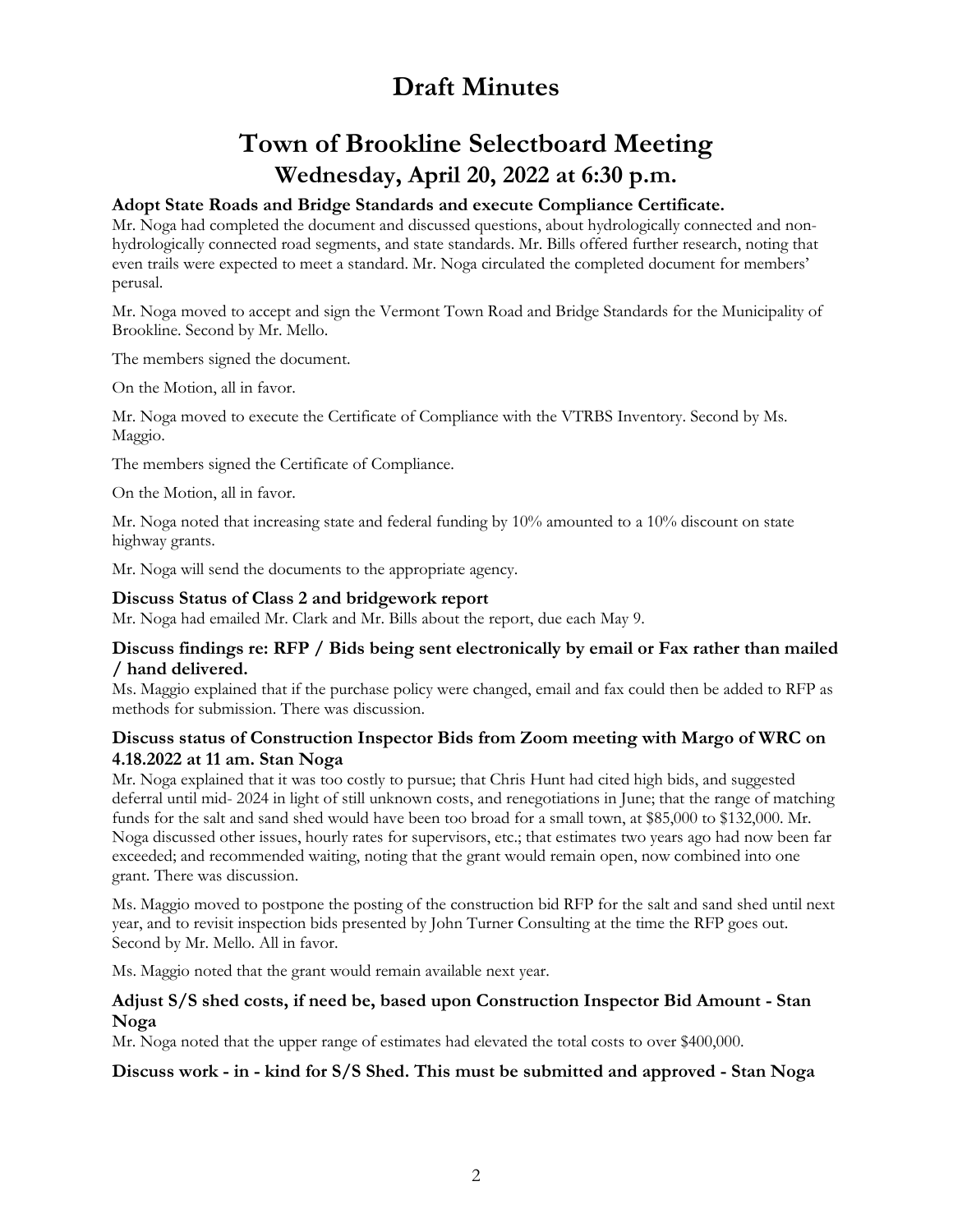# **Town of Brookline Selectboard Meeting Wednesday, April 20, 2022 at 6:30 p.m.**

Mr. Noga noted that the town would be responsible for taking down all trees on site that were part of the project; that this had puzzled Mr. Hunt (VTRAN) and Ms. Ghia (WRC), that Mr. Hunt had asked for a copy, noting another contract with different language. Mr. Noga had sent it to both and explained that the cost of state labor and machinery could be reduced by residents taking firewood, etc.; and suggesting that the language should be clarified or removed.

Mr. Bills asked if dismantling the old structure had been considered. Mr. Noga will research the paperwork on this question. There was discussion.

### **Discuss the need for Administrative Assistance**

Ms. Maggio discussed administrative assistants, noting the Selectboard was down to three members and also faced additional work; and the forms, contacts, advertising that would be necessary. There was discussion; about word of mouth, advertising, job description and hours; there was consensus on the need for an administrative assistant. Mr. Noga suggested a recent high school graduate might be appropriate. Ms. Maggio noted an email from UVM inquiring about internships. Mr. Noga discussed hours worked for the town; and suggested members look at such tasks as could be done by such an assistant.

### **Vacant Positions that need to be filled.**

Ms. Maggio listed vacant positions as follows:

- *Listers, one or two;*
- *Planning commissioners, one or two*
- *Rescue Inc rep*
- *Volunteers for fundraising and other activities for BMH and RSH*
- *Board seats open*
- *911 coordinator*
- *Treasurer, delinquent tax collector*
- *Trustee of public funds*

Ms. Maggio noted that the three financial positions might be something a new treasurer could take on.

Mr. Noga expressed interest in the WRC representative position.

Ms. Maggio will withhold the admin assist position posting until further discussions.

### **MRGP Annual Report**

Mr. Noga explained the requirement to file by April 1 every year, signed by the Chair; and had filled in the form, noting sections needing information (A&R Watershed Management contact).

Ms. Mello asked Mr. Bills about working with A&R. Mr. Bills offered to take on the position.

Mr. Noga discussed other details of the documents, spreadsheets on road conditions; changes to compliance status.

Ms. Maggio signed the Report document.

### **Reports and Updates**

### **Road Supervisor Report - E. Mark Bills**

Mr. Bills noted that all town roads had been graded and were 95% dry and passable; the winter road-closed signage would be removed; and discussed heavy rains and wind, trees down, culverts clogged.

**Culvert Leaf Blower - Discuss RFP development for purchase in consideration of grant award. New vs. Used, Cost, Vendors,**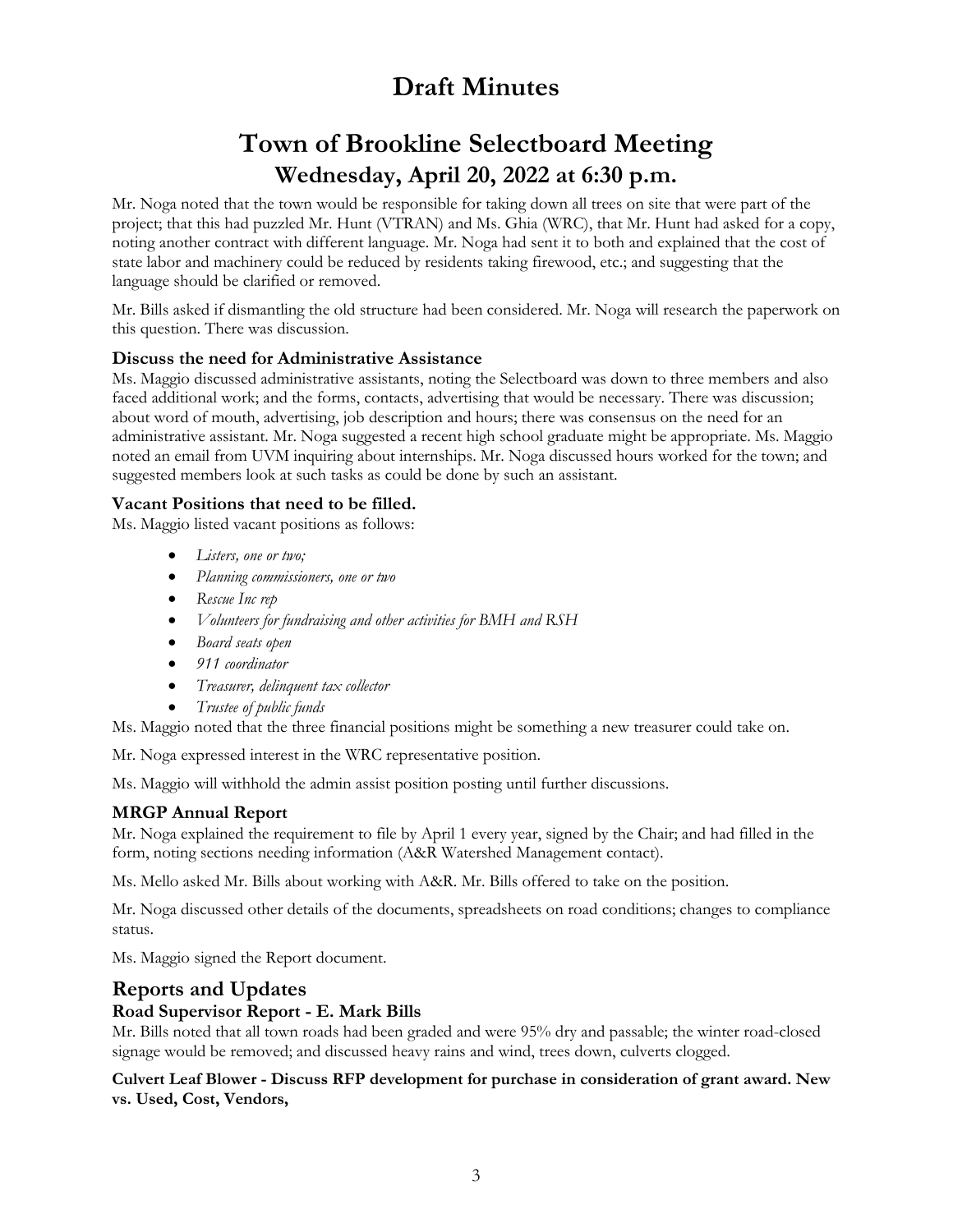# **Town of Brookline Selectboard Meeting Wednesday, April 20, 2022 at 6:30 p.m.**

Ms. Maggio discussed an offering from Fairfield. There was discussion of grant amounts; rising equipment prices; matching funds from the town; other towns that had purchased similar equipment; upgrades to a fuel system and ethanol in gas. Ms. Maggio suggested consulting at least two other vendors.

Mr. Bills discussed research into available equipment that would meet the need, including used equipment. Mr. Noga had researched used equipment, and discussed the leaf blower grant requirement; and reported that Jeff Nugent (WRC), was managing the grant source, had suggested anything up to the grant amount of \$5,600 would be 80% covered; that local towns had purchased from Fairfield; and cited one purchase that had been completed in two days.

Mr. Bills discussed methods of deploying the leaf blower, such as boom mounted, pickup truck, etc. Mr. Noga provided some photographs of equipment. Mr. Mello discussed funds to use. Mr. Noga noted that ARPA funds might be accessed; and the one dealer likely to have the equipment. There was discussion of the specifications, and the financial transaction timeline.

The Chair tabled the leaf blower purchase pending a special meeting TBD.

#### **Over the rail mower Lease - Paperwork signed by Chair for unlimited hours use between June 17, 2022 and July 1, 2022. Cost \$4,500.00 which includes drop off and pick up of 2020 John Deer over the rail mower. Paperwork must be sent to our insurance company and certificate of liability sent back to HP Fairfield LLC Skowhegan ME**

Ms. Maggio read from a contract for the week of June 27 to July 1, 2022.

#### **Wheeled Excavator- Rent during FY 2022-2023 Summer 6 weeks**

There was discussion of high demand and shortages of equipment. Mr. Bills discussed negotiations for July 10, running six weeks. There was discussion of attachments and prices.

#### **Discuss time sheets**

Ms. Maggio discussed time sheet procedures. Mr. Bills explained a method of keeping notes on work performed. Mr. Noga offered assistance with the process. Mr. Bills noted that it was time consuming, and usually reserved for rainy days. It was noted that the time spent filling in the time sheet was not paid.

Mr. Bills had asked permission to purchase extra culverts from WW Building Supply, according to state pricing; and discussed spending about half the culvert budget; the need for certain dimensions on Putney Mountain (20 ft. X 3 ft., \$1,039 for delivery first week in July); noted ordering two, and four 18 inch culverts, a total cost of \$3,064.80.

Mr. Bills reported discussion with O'Brien Paving. Ms. Maggio noted that the RFP had gone out to the newspaper and a few vendors.

### **Highways and Grants - Stan Noga**

Mr. Noga discussed a grants calendar, listing annual reports, ARPA reports, grant deadlines, specifications; noting nothing needed by April 15, and discussion with Mr. Clark; and had listed all the relevant grants and dates from the Orange book, fees paid that had not been acknowledged; and noted that the leaf blower grant would be filed, that only two grants were active; and will follow up on closing process for grants that were complete.

### **C. Town Clerk & Treasurer Report - Guy Tanza**

Mr. Tanza was absent.

### **D. Selectboard Chair Report - Dot Maggio**

**Email from Gwen Tanza and Guy Tanza** 

Ms. Maggio noted email from Ms. Tanza resigning position effective April 12. There was discussion.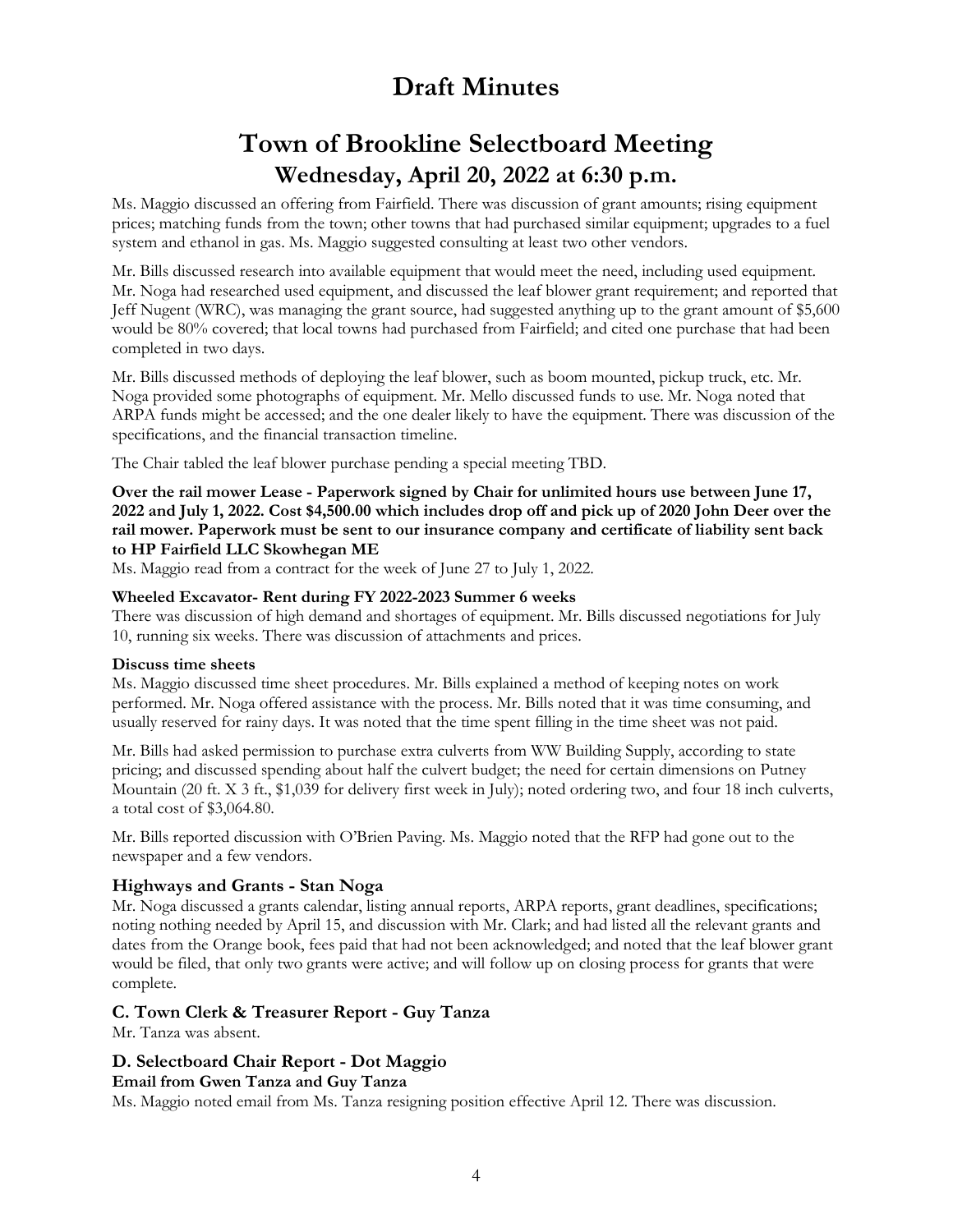# **Town of Brookline Selectboard Meeting Wednesday, April 20, 2022 at 6:30 p.m.**

Ms. Maggio noted email from Mr. Tanza resigning as Town Treasurer, delinquent tax collector, trustee of public funds, WRC commissioner, 911 regional commissioner, as of April 13.

It was noted regarding the Recycling bins, that Mr. Towler had suggested placing signage with a phone number; or having Triple-T pick up every Thursday. There was discussion. Mr. Bills offered to monitor the bins. Mr. Noga offered to assist in the event Mr. Bills was not available. It was noted that Mr. Bills had been monitoring and cleaning up informally.

Mr. Noga noted that Melissa Brown, Newfane Treasurer, had offered part time services, working from home; that the treasurer could employ an assistant, and might also collect taxes; that a meeting had been scheduled with Ms. Brown for Friday (April 22) at 12:30, to be followed by a special meeting (TBD, requiring 24 hours' notice).

Mr. Noga moved that a letter be drafted accepting the resignations. Second by Ms. Maggio. All in favor.

**ACO - Contacting dog owners and notifying them of fines for lack of compliance to ordinance. RFP - Paving repairs due to FEMA storm 4621 and REF for paving an area on Grassy Brook Road published on April 16, 2022. Letters sent to past vendors with RFP information. Bids due Tuesday May 3, 2022 at Town Hall. Open May 4 during a regular meeting.** 

#### **E. Building Commissioner Report - Bruce Mello**

#### **1. Day Care Building**

#### **The following kindness of Ms. Maggio, following recording equipment failure:**

Bruce reported that Mr. Bovat the plumber has turned on the water in the Brookline Meeting House as requested.

There was a brief discussion about the mold that was cleaned up in the multipurpose room in the Daycare. Winter dampness and Summer humidity is likely the cause. Running one or two dehumidifiers should improve the situation going forward in addition to the regulation of heat in the area now. Cota and Cota are expected to come on Friday at 11 to work on the air handler issue.

Cota and Cota is also expected to finish up their quote on the boiler system replacement estimate with efficiency increase expected.

Bruce will continue to research the needs for heat pumps, and solar at the day care. Bruce will ask to meet with Suzy Coutermarsh to describe the rebates and benefits available. The meeting with Suzy will be at 10 am at the day care building.

#### **Communications**

The selectboard received on Tuesday April 12th, a letter of resignation from the selectboard from Gwen Tanza.

*Hello Everyone, After some thought and soul searching, please accept this email as my letter of resignation from the Town of Brookline Selectboard, effective immediately. Respectfully, Gwendolyn J. Tanza*

*The board has accepted her resignation after discussion. The board is now down to three members. The selectboard received the following email from Guy Tanza on Wednesday April 13, 2022:*

*Brookline Selectboard*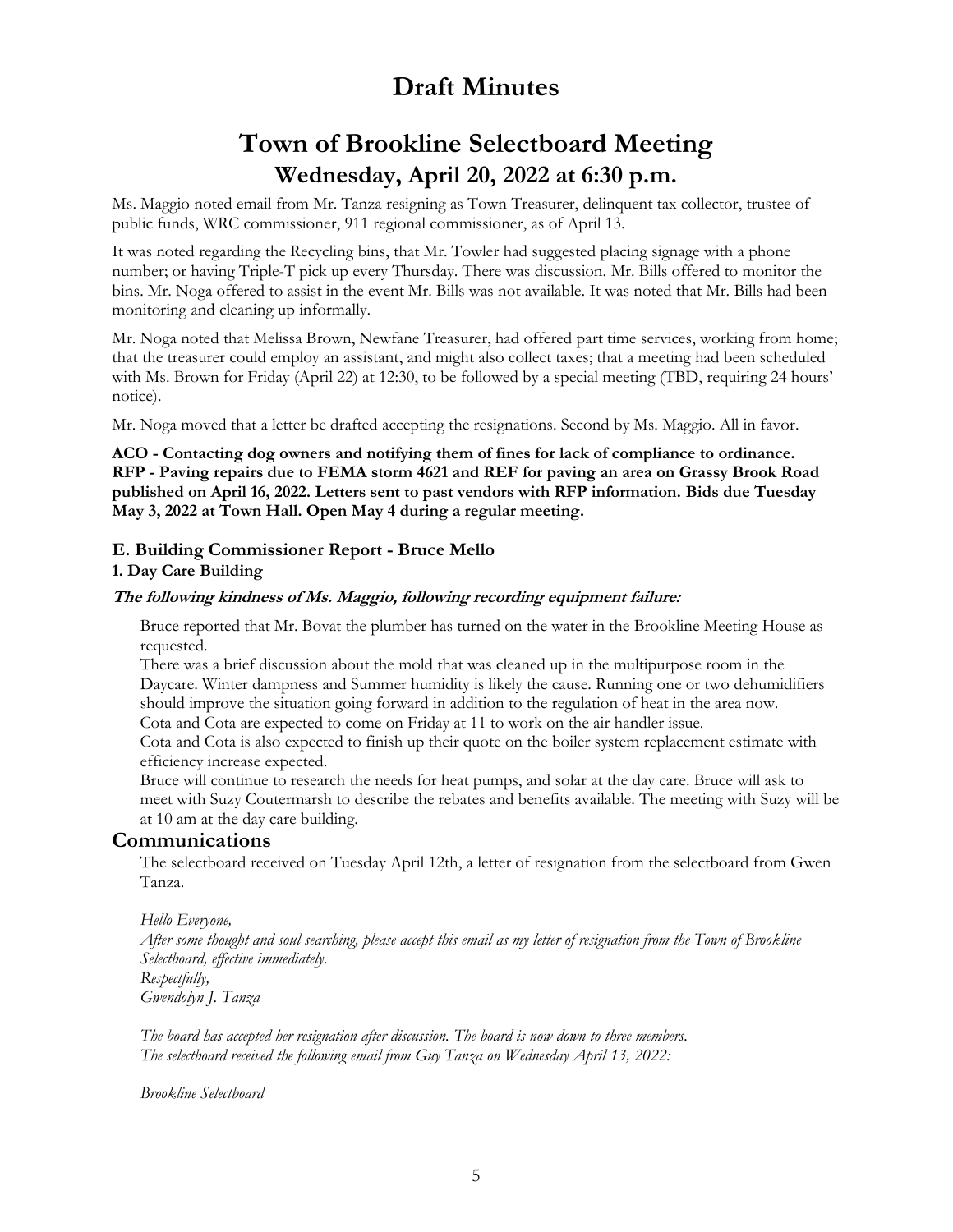# **Town of Brookline Selectboard Meeting Wednesday, April 20, 2022 at 6:30 p.m.**

*This is my letter of resignation for the following positions*

- *Town Treasurer*
- *Delinquent Tax Collector*
- *Trustee of Public Funds*
- *Windham Regional Commissioner*
- *Town 9-1-1 Coordinator*

*I will no longer monitor the recycle bin or be available to tape Selectboard meetings. Regards, Gaetano M. Tanza*

### **F. Any other reports - discussions from selectboard members. Communications Regular Mail Email. Pay Orders Payroll Warrant**  Payroll  $\#$ 63 4/9 \$

#### **Accounts Payable Warrant**

Ms. Maggio moved to approve Accounts Payable Warrant#22-41, dated April 20, 2022, in the amount of \$8,679.62. Second by Mr. Noga. All in favor.

### **Set agenda for Regular Selectboard Meeting on May 4, 2022**

Green up day ARPA Review and vote on Paving Bid - FEMA related Review and vote on Paving Bid - Grassy Brook Road Review Purchase policy re: email / faxed bids New Time sheet format for Road Supervisor **TBD** 

### **Adjourn the meeting**

Dorothy Maggio made a motion to adjourn the meeting Stan Noga seconded the motion No discussion Vote to adjourn 9:01 pm

*Respectfully submitted, Peter Barus, Recorder, April 29, 2022*